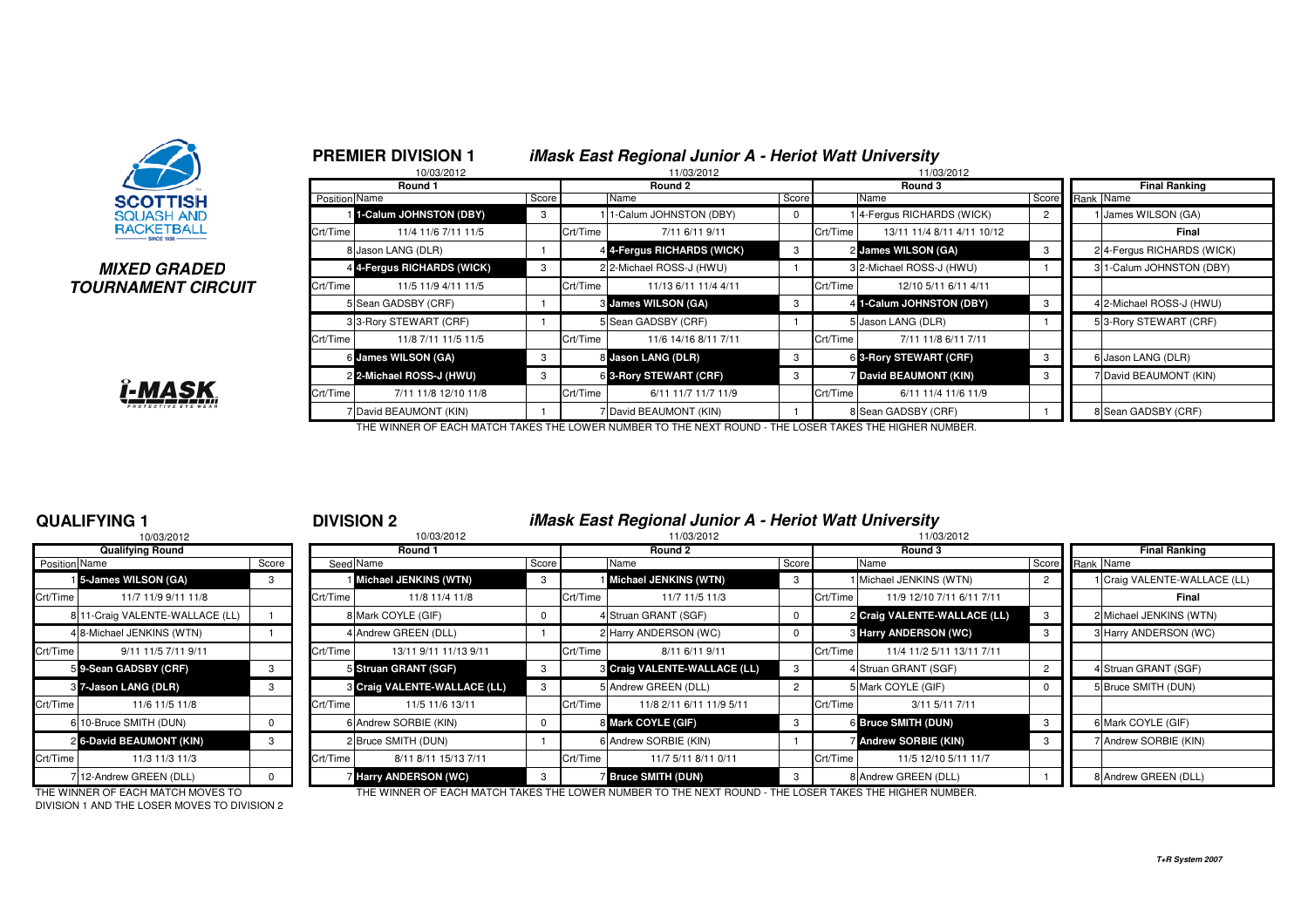## **QUALIFYING 2**

**QUALIFYING 3**

# <sup>2</sup> **DIVISION 3 iMask East Regional Junior A - Heriot Watt University**

|               | 10/03/2012               |       |          | 10/03/2012                 |   |          | 11/03/2012                  |       |          | 11/03/2012                 |    |  |                        |  |  |
|---------------|--------------------------|-------|----------|----------------------------|---|----------|-----------------------------|-------|----------|----------------------------|----|--|------------------------|--|--|
|               | <b>Qualifying Round</b>  |       | Round 1  |                            |   |          | Round 2                     |       |          | Round 3                    |    |  | <b>Final Ranking</b>   |  |  |
| Position Name |                          | Score |          | Seed Name<br>Score         |   |          | Name                        | Score |          | Name                       |    |  | Score Rank Name        |  |  |
|               | 113-Martin ROSS (INV)    |       |          | Martin ROSS (INV)          | 3 |          | Martin ROSS (INV)           | -3    |          | I Martin ROSS (INV)        |    |  | 1 James SINGH (GIF)    |  |  |
| Crt/Time      | 8/11 7/11 12/10 4/11     |       | Crt/Time | 6/11 12/10 9/11 11/2 14/12 |   | Crt/Time | 11/9 8/11 11/9 13/11        |       | Crt/Time | 11/13 6/11 9/11            |    |  | Final                  |  |  |
|               | 8 19-Andrew SORBIE (KIN) |       |          | 8 Patrick O'SULLIVAN (GIF) |   |          | 4 Andrew ROBERTS (KIN)      |       |          | 2 James SINGH (GIF)        | -3 |  | 2 Martin ROSS (INV)    |  |  |
|               | 4 16-James SINGH (GIF)   |       |          | 4 Andrew ROBERTS (KIN)     | 3 |          | 2 Claire GADSBY (CRF)       |       |          | 3 Claire GADSBY (CRF)      |    |  | 3 Andrew ROBERTS (KI   |  |  |
| Crt/Time      | 7/11 10/12 13/15         |       | Crt/Time | 11/9 11/4 11/8             |   | Crt/Time | 9/11 11/8 11/9 11/7         |       | Crt/Time | 9/11 10/12 4/11            |    |  |                        |  |  |
|               | 5 17-Struan GRANT (SGF)  |       |          | 5 Carrie HALLAM (ESC)      | 0 |          | 3 James SINGH (GIF)         |       |          | 4 Andrew ROBERTS (KIN)     | -3 |  | 4 Claire GADSBY (CRF)  |  |  |
|               | 3 15-Claire GADSBY (CRF) |       |          | 3 James SINGH (GIF)        | 3 |          | 5 Carrie HALLAM (ESC)       |       |          | 5 Patrick O'SULLIVAN (GIF) | -3 |  | 5 Patrick O'SULLIVAN ( |  |  |
| Crt/Time      | 7/11 0/11 11/6 14/16     |       | Crt/Time | 11/5 11/7 11/13 11/7       |   | Crt/Time | 8/11 11/13 12/10 11/5 10/12 |       | Crt/Time | 11/9 10/12 11/6 7/11 11/2  |    |  |                        |  |  |
|               | 6 18-Mark COYLE (GIF)    |       |          | 6 Alex WARD (SGF)          |   |          | 8 Patrick O'SULLIVAN (GIF)  | -3    |          | 6 Jamie GORDON (ASRC)      |    |  | 6 Jamie GORDON (ASR    |  |  |
|               | 2 14-Harry ANDERSON (WC) | 3     |          | 2 Claire GADSBY (CRF)      | 3 |          | 6 Alex WARD (SGF)           |       |          | <b>7 Alex WARD (SGF)</b>   | -3 |  | 7 Alex WARD (SGF)      |  |  |
| Crt/Time      | 11/8 11/6 11/9           |       | Crt/Time | 11/6 4/11 9/11 11/3 11/9   |   | Crt/Time | 7/11 5/11 7/11              |       | Crt/Time | 9/11 11/0 13/15 11/6 11/1  |    |  |                        |  |  |
|               | 720-Andrew ROBERTS (KIN) |       |          | 7 Jamie GORDON (ASRC)      | 2 |          | <b>Jamie GORDON (ASRC)</b>  |       |          | 8 Carrie HALLAM (ESC)      |    |  | 8 Carrie HALLAM (ESC)  |  |  |

THE WINNER OF EACH MATCH MOVES TO THE WINNER OF EACH MATCH TAKES THE LOWER NUMBER TO THE NEXT ROUND - THE LOSER TAKES THE HIGHER NUMBER.DIVISION 2 AND THE LOSER MOVES TO DIVISION 3



# -MASI

## <sup>3</sup> **DIVISION 4 iMask East Regional Junior A - Heriot Watt University**

|               | 10/03/2012<br>11/03/2012<br>10/03/2012<br>11/03/2012 |       |          |                                   |          |          |                              |       |          |                              |       |           |                              |
|---------------|------------------------------------------------------|-------|----------|-----------------------------------|----------|----------|------------------------------|-------|----------|------------------------------|-------|-----------|------------------------------|
|               | <b>Qualifying Round</b>                              |       |          | Round 1                           |          |          | Round 2                      |       |          | Round 3                      |       |           | <b>Final Ranking</b>         |
| Position Name |                                                      | Score |          | Seed Name                         | Score    |          | Name                         | Score |          | Name                         | Score | Rank Name |                              |
|               | 21-Alex WARD (SGF)                                   | 3     |          | Jordan GEDDES (INV)               | 3        |          | Jordan GEDDES (INV)          | -3    |          | Jordan GEDDES (INV)          |       |           | 1 Jordan GEDDES (INV)        |
| Crt/Time      | 11/3 11/9 13/11                                      |       | Crt/Time | 11/7 11/4 11/6                    |          | Crt/Time | 11/8 11/4 11/8               |       | Crt/Time | 11/4 11/5 12/14 11/6         |       |           | Final                        |
|               | 8 27-Cameron GREEN (DLE)                             |       |          | 8 Jack SMILLIE (SGF)              |          |          | 4 Tino MACKAY-PALACIOS (KIN) |       |          | 2 Cameron GREEN (DLE)        |       |           | 2 Cameron GREEN (DLE)        |
|               | 4 24-Carrie HALLAM (ESC)                             |       |          | 4 Tino MACKAY-PALACIOS (KIN)      | 3        |          | 2 Richard RACZKOWSKI (ESC)   |       |          | 3 Richard RACZKOWSKI (ESC)   |       |           | 3 Tino MACKAY-PALACIOS (KIN) |
| Crt/Time      | 11/7 4/11 6/11 11/8 11/8                             |       | Crt/Time | 11/5 9/11 11/7 11/8               |          | Crt/Time | 11/7 11/4 8/11 13/11         |       | Crt/Time | 8/11 7/11 11/6 11/4 7/11     |       |           |                              |
|               | 5 25-Jordan GEDDES (INV)                             |       |          | 5 Craig GRASSIE (ESC)             |          |          | <b>8 Cameron GREEN (DLE)</b> |       |          | 4 Tino MACKAY-PALACIOS (KIN) |       |           | 4 Richard RACZKOWSKI (ESC)   |
|               | 3 23-Patrick O'SULLIVAN (GIF)                        |       |          | <b>8 Cameron GREEN (DLE)</b>      | 3        |          | 5 Craig GRASSIE (ESC)        |       |          | 5 Jack SMILLIE (SGF)         |       |           | 5 Matthew WRIGHT (SGF)       |
| Crt/Time      | 11/0 11/0 11/0                                       | W/D   | Crt/Time | 11/8 11/8 12/10                   |          | Crt/Time | 4/11 11/7 8/11 7/11          |       | Crt/Time | 6/117/8                      | (RET  |           |                              |
|               | 6 26-Walk OVER ()                                    |       |          | 6 Matthew WRIGHT (SGF)            | $\Omega$ |          | 8 Jack SMILLIE (SGF)         | -3    |          | 6 Matthew WRIGHT (SGF)       | - 3   |           | 6 Jack SMILLIE (SGF)         |
|               | 2 22-Jamie GORDON (ASRC)                             |       |          | 2 Walk OVER ()                    | 0        |          | 6 Matthew WRIGHT (SGF)       |       |          | 7 Walk OVER ()               |       |           | 7 Craig GRASSIE (ESC)        |
| Crt/Time      | 11/13 11/6 11/5 7/11 11/6                            |       | Crt/Time | 11/0 11/0 11/0                    |          | Crt/Time | 11/0 11/0 11/0               |       | Crt/Time | 11/0 11/0 11/0               |       |           |                              |
|               | 7 28-Tino MACKAY-PALACIOS (KIN)                      |       |          | <b>7 Richard RACZKOWSKI (ESC)</b> |          |          | 7 Walk OVER ()               |       |          | 8 Craig GRASSIE (ESC)        |       |           | 8 Walk OVER ()               |

DIVISION 3 AND THE LOSER MOVES TO DIVISION 4

THE WINNER OF EACH MATCH MOVES TO THE WINNER OF EACH MATCH TAKES THE LOWER NUMBER TO THE NEXT ROUND - THE LOSER TAKES THE HIGHER NUMBER.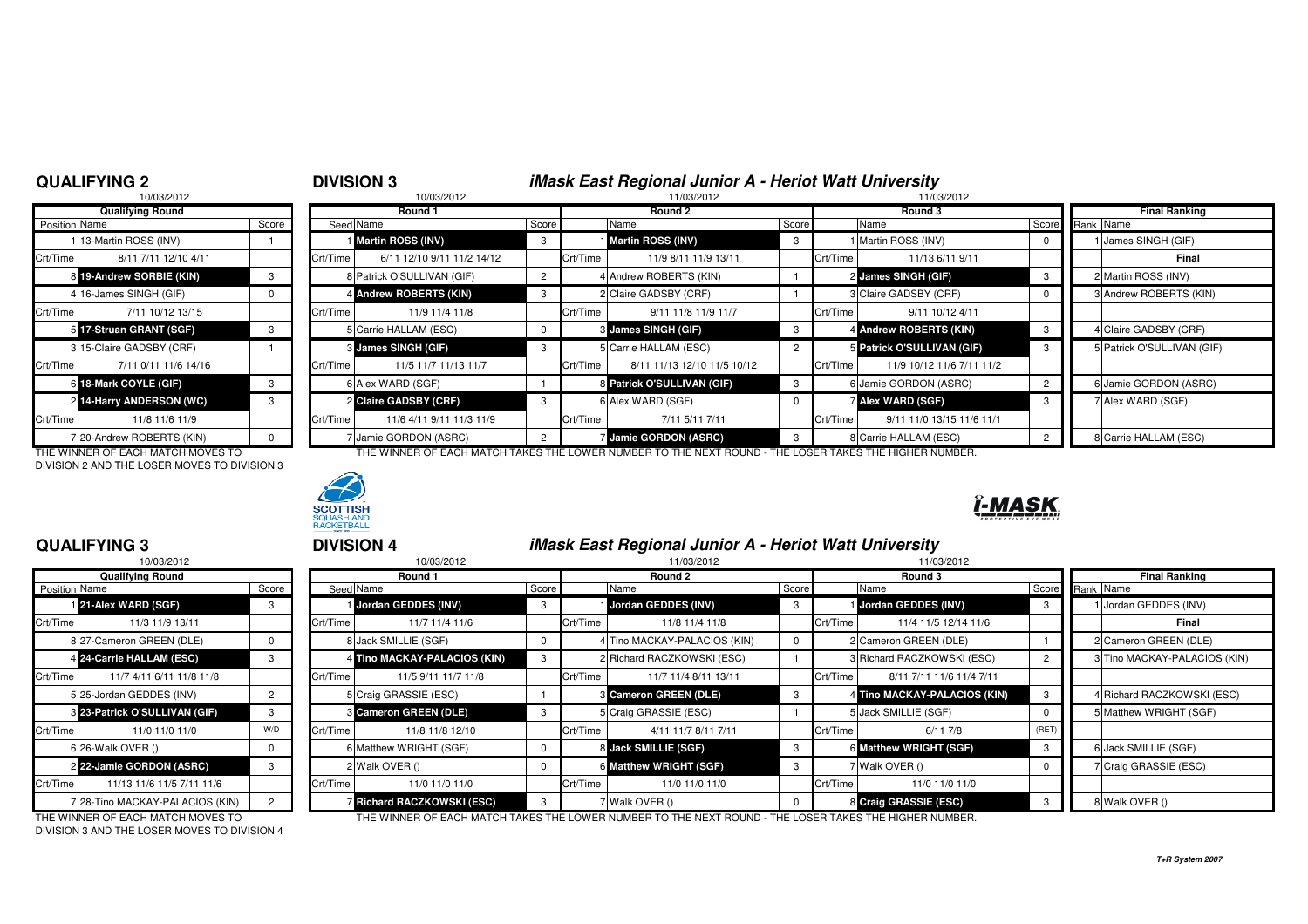## **QUALIFYING 4**

# <sup>4</sup> **DIVISION 5 iMask East Regional Junior A - Heriot Watt University**

| 10/03/2012    |                               |          |          | 10/03/2012                |       |          | 11/03/2012                 |       |          | 11/03/2012                 |       |                        |
|---------------|-------------------------------|----------|----------|---------------------------|-------|----------|----------------------------|-------|----------|----------------------------|-------|------------------------|
|               | <b>Qualifying Round</b>       |          |          | Round 1                   |       |          | Round 2                    |       |          | Round 3                    |       | <b>Final Ranking</b>   |
| Position Name |                               | Score    |          | Seed Name                 | Score |          | Name                       | Score |          | Name                       | Score | Rank Name              |
|               | 1 29-Pietro GAGLIARDINI (ESC) | $\Omega$ |          | Pietro GAGLIARDINI (ESC)  | 3     |          | 1 Pietro GAGLIARDINI (ESC) |       |          | I Jack ORR (CRF)           |       | 1 Chris MURPHY (GIF)   |
| Crt/Time      | 9/11 9/11 9/11                |          | Crt/Time | 11/0 11/6 11/5            |       | Crt/Time | 11/5 9/11 10/12 9/11       |       | Crt/Time | 5/11 13/11 4/11 6/11       |       | Final                  |
|               | 8 35-Matthew WRIGHT (SGF)     |          |          | 8 Daniel O'SULLIVAN (GIF) |       |          | 4 Jack ORR (CRF)           | -3    |          | 2 Chris MURPHY (GIF)       | -3    | 2 Jack ORR (CRF)       |
|               | 4 32-Chris MURPHY (GIF)       |          |          | 4 Jack ORR (CRF)          | -3    |          | 2 Chris MURPHY (GIF)       | 3     |          | 3 Katriona ALLEN (PER)     |       | 3 Pietro GAGLIARDINI ( |
| Crt/Time      | 4/11 8/11 8/11                |          | Crt/Time | 11/8 11/5 6/11 11/5       |       | Crt/Time | 9/11 12/10 11/6 11/7       |       | Crt/Time | 3/11 4/11 6/11             |       |                        |
|               | 5 33-Craig GRASSIE (ESC)      |          |          | 5 Matthew MCKENZIE (ESC)  |       |          | 3 Katriona ALLEN (PER)     |       |          | 4 Pietro GAGLIARDINI (ESC) | -3    | 4 Katriona ALLEN (PER) |
|               | 3 31-Jack SMILLIE (SGF)       |          |          | 3 Jonathan BRADY ()       |       |          | 5 Matthew MCKENZIE (ESC)   |       |          | 5 Daniel O'SULLIVAN (GIF)  | -3    | 5 Daniel O'SULLIVAN (G |
| Crt/Time      | 15/13 9/11 11/2 11/2          |          | Crt/Time | 5/11 11/4 6/11 2/11       |       | Crt/Time | 11/9 8/11 7/11 9/11        |       | Crt/Time | 11/5 7/11 11/4 7/11 11/8   |       |                        |
|               | 6 34-Jonathan BRADY ()        |          |          | 6 Katriona ALLEN (PER)    | -3    |          | 8 Daniel O'SULLIVAN (GIF)  | 3     |          | 6 Nathan SHARP (ASRC)      |       | 6 Nathan SHARP (ASRO   |
|               | 2 30-Richard RACZKOWSKI (ESC) |          |          | 2 Chris MURPHY (GIF)      | -3    |          | 6 Jonathan BRADY ()        |       |          | <b>Jonathan BRADY ()</b>   |       | 7 Jonathan BRADY ()    |
| Crt/Time      | 11/7 8/11 11/9 7/11 11/5      |          | Crt/Time | 11/8 8/11 11/9 13/11      |       | Crt/Time | 9/11 8/11 8/11             |       | Crt/Time | 11/3 11/1 12/10            |       |                        |
|               | 7 36-Jack ORR (CRF)           |          |          | 7 Nathan SHARP (ASRC)     |       |          | 7 Nathan SHARP (ASRC)      | -3    |          | 8 Matthew MCKENZIE (ESC)   |       | 8 Matthew MCKENZIE (I  |

| THE WINNER OF EACH MATCH MOVES TO            |
|----------------------------------------------|
| DIVISION 4 AND THE LOSER MOVES TO DIVISION 5 |



THE WINNER OF EACH MATCH TAKES THE LOWER NUMBER TO THE NEXT ROUND - THE LOSER TAKES THE HIGHER NUMBER.

<sup>5</sup> **DIVISION 6 iMask East Regional Junior A - Heriot Watt University**



## *-MASK*

## **QUALIFYING 5**

|                      | 10/03/2012                   |              |                |
|----------------------|------------------------------|--------------|----------------|
|                      | <b>Qualifying Round</b>      |              |                |
| <b>Position Name</b> |                              | Score        | Seed           |
|                      | 137-Katriona ALLEN (PER)     | 3            |                |
| Crt/Time             | 11/7 11/1 11/8               |              | Crt/Time       |
|                      | 8 43-Bruce CAMERON (THU)     | 0            | 8              |
|                      | 4 40-Matthew MCKENZIE (ESC)  | 3            | 4              |
| Crt/Time             | 11/9 11/8 11/3               |              | Crt/Time       |
|                      | 5 41-Keir MACKENZIE (DUN)    | <sup>0</sup> | 5              |
|                      | 8 39-Daniel O'SULLIVAN (GIF) | 3            | 3              |
| Crt/Time             | 11/6 9/11 11/6 11/7          |              | Crt/Time       |
|                      | 6 42-Melissa COWAN (LL)      |              | 6              |
|                      | 2 38-Nathan SHARP (ASRC)     | 3            | $\overline{2}$ |
| Crt/Time             | 11/9 11/8 11/8               |              | Crt/Time       |
|                      | 7 44-Joseph O'SULLIVAN (GIF) | U            | 7              |

|                      | .                                 |       |          | .                         |       |          |                           |            |                                                                                                        |                |  |                           |  |  |
|----------------------|-----------------------------------|-------|----------|---------------------------|-------|----------|---------------------------|------------|--------------------------------------------------------------------------------------------------------|----------------|--|---------------------------|--|--|
|                      | 10/03/2012                        |       |          | 10/03/2012                |       |          | 11/03/2012                |            | 11/03/2012                                                                                             |                |  |                           |  |  |
|                      | <b>Qualifying Round</b>           |       | Round 1  |                           |       | Round 2  |                           |            | Round 3                                                                                                |                |  | <b>Final Ranking</b>      |  |  |
| <b>Position Name</b> |                                   | Score |          | Seed Name                 | Score |          | Name                      | Score      | Name                                                                                                   | Score          |  | Rank Name                 |  |  |
|                      | 137-Katriona ALLEN (PER)          | 3     |          | 1 Keir MACKENZIE (DUN)    | 0     |          | Calum HARVEY (DLE)        | 3          | Calum HARVEY (DLE)                                                                                     |                |  | Calum HARVEY (DLE)        |  |  |
| Crt/Time             | 11/7 11/1 11/8                    |       | Crt/Time | 6/11 6/11 9/11            |       | Crt/Time | 11/9 11/8 11/5            |            | 6/11 11/8 8/11 11/8 11/7<br>Crt/Time                                                                   |                |  | Final                     |  |  |
|                      | 8 43-Bruce CAMERON (THU)          |       |          | 8 Calum HARVEY (DLE)      | -3    |          | 4 Emma FITZSIMMONS (DUN)  | $\Omega$   | 2 Melissa COWAN (LL)                                                                                   | $\overline{2}$ |  | 2 Melissa COWAN (LL)      |  |  |
|                      | 4 40-Matthew MCKENZIE (ESC)       | 3     |          | 4 Joseph O'SULLIVAN (GIF) |       |          | 2 Melissa COWAN (LL)      | 3          | 3 Harry JACOBSEN (ASRC)                                                                                | $\Omega$       |  | 3 Emma FITZSIMMONS (DUN)  |  |  |
| Crt/Time             | 11/9 11/8 11/3                    |       | Crt/Time | 7/11 6/11 11/9 11/8 6/11  |       | Crt/Time | 11/7 12/10 11/3           |            | 6/11 4/11 7/11<br>Crt/Time                                                                             |                |  |                           |  |  |
|                      | 541-Keir MACKENZIE (DUN)          | O.    |          | 5 Emma FITZSIMMONS (DUN)  | 3     |          | 3 Harry JACOBSEN (ASRC)   | $\Omega$   | 4 Emma FITZSIMMONS (DUN)                                                                               | 3              |  | 4 Harry JACOBSEN (ASRC)   |  |  |
|                      | 3 39-Daniel O'SULLIVAN (GIF)      | 3     |          | 3 Bruce CAMERON (THU)     |       |          | 5 Joseph O'SULLIVAN (GIF) | $^{\circ}$ | 5 Keir MACKENZIE (DUN)                                                                                 | $\overline{2}$ |  | <b>Calum YOUNG (NEW)</b>  |  |  |
| Crt/Time             | 11/6 9/11 11/6 11/7               |       | Crt/Time | 12/10 11/7 12/14 11/9     |       | Crt/Time | 7/11 5/11 6/11            |            | 11/5 9/11 11/8 5/11 9/11<br>Crt/Time                                                                   |                |  |                           |  |  |
|                      | 6 42-Melissa COWAN (LL)           |       |          | 6 Harry JACOBSEN (ASRC)   |       |          | 8 Keir MACKENZIE (DUN)    | 3          | 6 Calum YOUNG (NEW)                                                                                    | 3              |  | 6 Keir MACKENZIE (DUN)    |  |  |
|                      | 2 38-Nathan SHARP (ASRC)          |       |          | 2 Melissa COWAN (LL)      | 3     |          | 6 Bruce CAMERON (THU)     | $^{\rm o}$ | 7 Bruce CAMERON (THU)                                                                                  | $\overline{2}$ |  | 7 Joseph O'SULLIVAN (GIF) |  |  |
| Crt/Time             | 11/9 11/8 11/8                    |       | Crt/Time | 11/7 13/11 8/11 6/11 11/9 |       | Crt/Time | 6/11 6/11 5/11            |            | 11/7 12/14 1/11 12/10 6/11<br>Crt/Time                                                                 |                |  |                           |  |  |
|                      | 744-Joseph O'SULLIVAN (GIF)       |       |          | 7 Calum YOUNG (NEW)       |       |          | <b>Calum YOUNG (NEW)</b>  | 3          | 8 Joseph O'SULLIVAN (GIF)                                                                              |                |  | 8 Bruce CAMERON (THU)     |  |  |
|                      | THE WINNER OF FACH MATCH MOVES TO |       |          |                           |       |          |                           |            | THE WINNER OF FACH MATCH TAKES THE LOWER NUMBER TO THE NEXT ROUND - THE LOSER TAKES THE HIGHER NUMBER. |                |  |                           |  |  |

THE WINNER OF EACH MATCH MOVES TO DIVISION 5 AND THE LOSER MOVES TO DIVISION 6